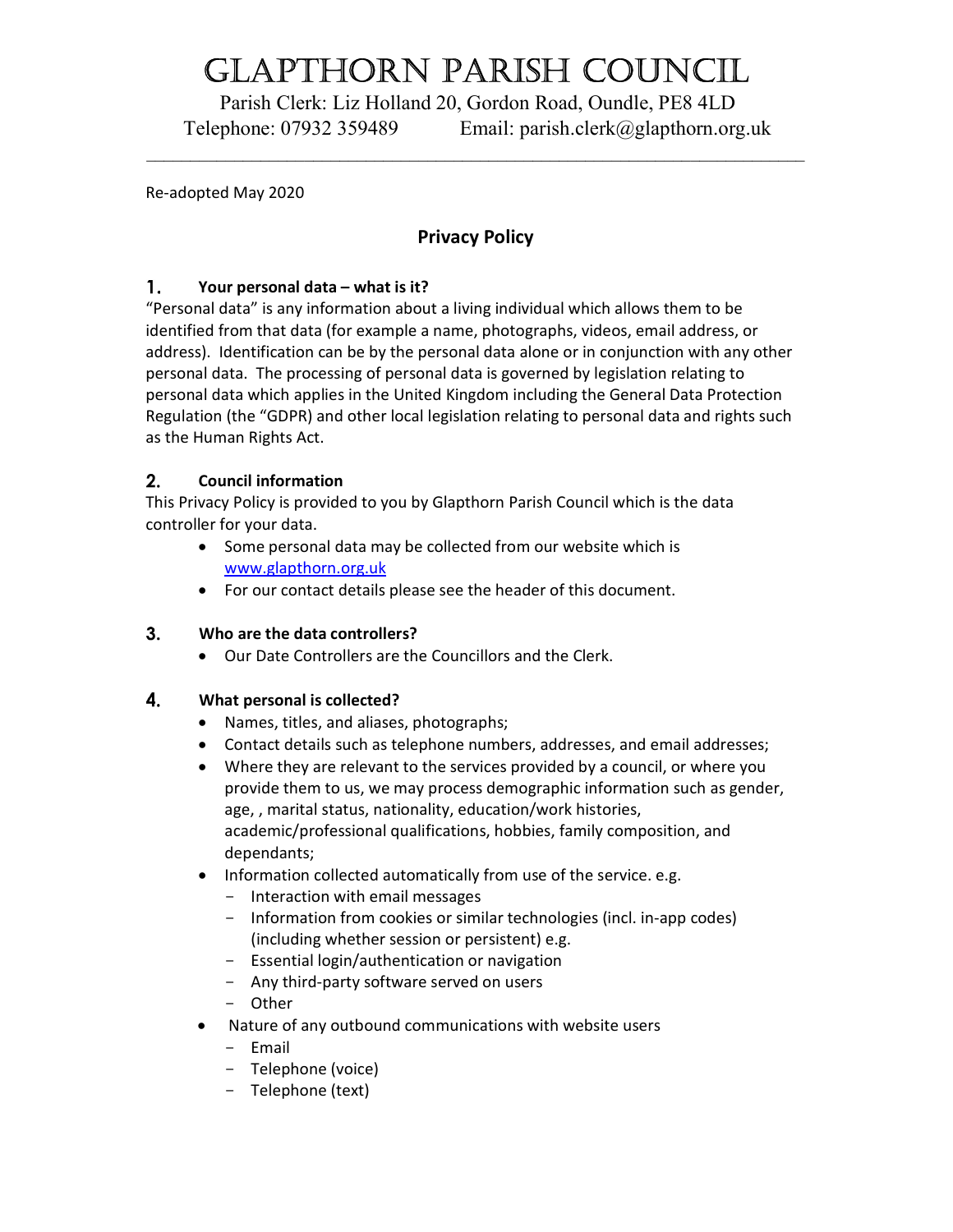5. The council will comply with data protection law. This says that the personal data we hold about you must be:

- Used lawfully, fairly and in a transparent way.
- Collected only for valid purposes that we have clearly explained to you and not used in any way that is incompatible with those purposes.
- Relevant to the purposes we have told you about and limited only to those purposes.
- Accurate and kept up to date.
- Kept only as long as necessary for the purposes we have told you about.
- Kept and destroyed securely including ensuring that appropriate technical and security measures are in place to protect your personal data to protect personal data from loss, misuse, unauthorised access and disclosure.

# 6. We use your personal data for some or all of the following purposes:

- To deliver public services.
- To confirm your identity to provide some services;
- To contact you by post, email, telephone or using social media (e.g., Facebook, Twitter, WhatsApp);
- To help us to build up a picture of how we are performing;
- To prevent and detect fraud and corruption in the use of public funds and where necessary for the law enforcement functions;
- To enable us to meet all legal and statutory obligations and powers including any delegated functions;
- To carry out comprehensive safeguarding procedures (including due diligence and complaints handling) in accordance with best safeguarding practice from time to time with the aim of ensuring that all children and adults-at-risk are provided with safe environments and generally as necessary to protect individuals from harm or injury;
- To promote the interests of the council;
- To maintain our own accounts and records;
- To seek your views, opinions or comments;
- To notify you of changes to our facilities, services, events and staff, councillors and role holders;
- To send you communications which you have requested and that may be of interest to you. These may include information about campaigns, appeals, other new projects or initiatives;
- To process relevant financial transactions including grants and payments for goods and services supplied to the council
- To allow the statistical analysis of data so we can plan the provision of services.

# $\overline{7}$ . What is the legal basis for processing your personal data?

The council is a public authority and has certain powers and duties. Most of your personal data is processed for compliance with a legal obligation which includes the discharge of the council's statutory functions and powers. Sometime when exercising these powers or duties it is necessary to process personal data of residents or people using the council's services. We will always take into account your interests and rights. This Privacy Policy sets out your rights and the council's obligations to you in detail.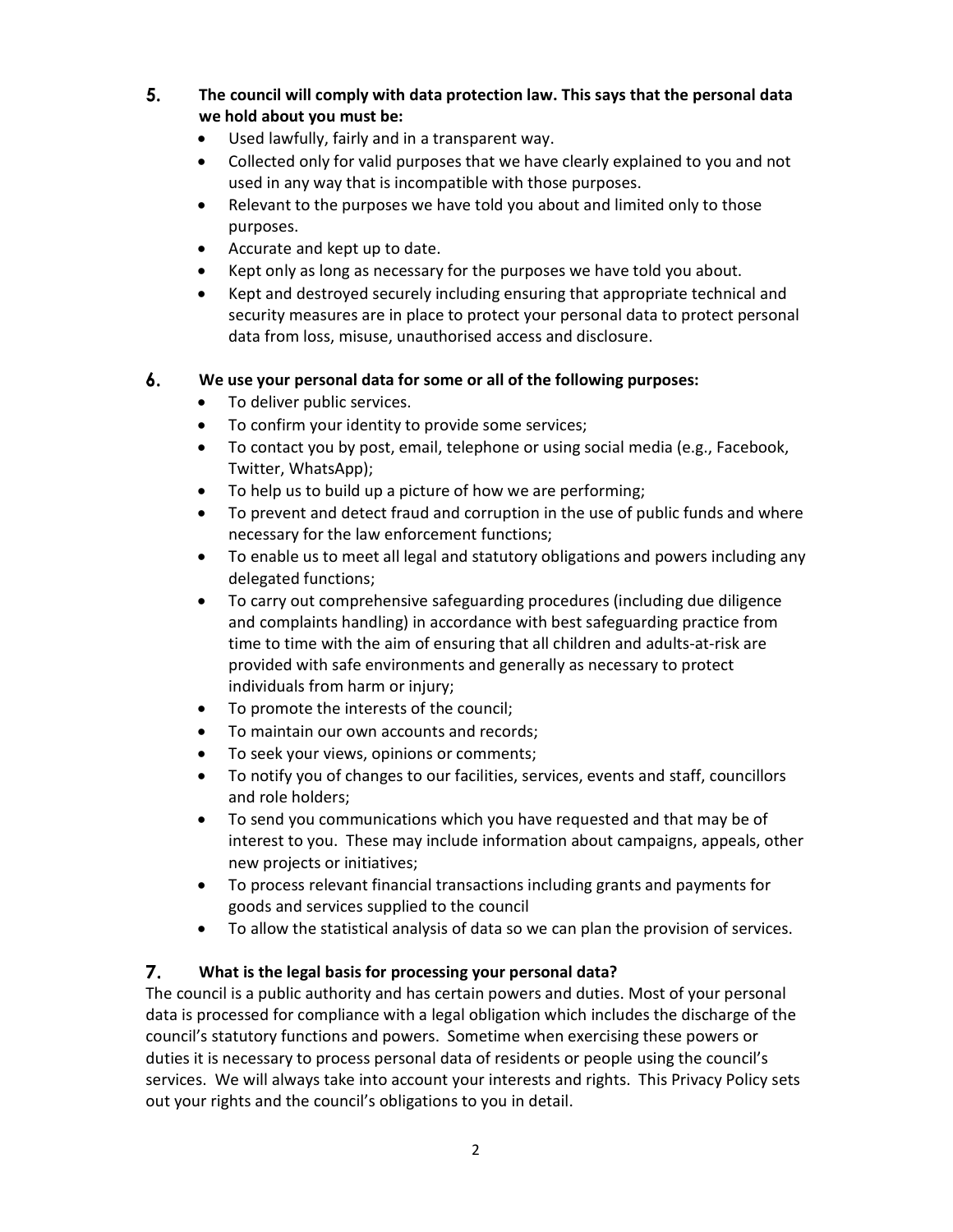We may also process personal data if it is necessary for the performance of a contract with you, or to take steps to enter into a contract.

Sometimes the use of your personal data requires your consent. We will first obtain your consent to that use.

# 8. Sharing your personal data

The council will implement appropriate security measures to protect your personal data. This section of the Privacy Policy provides information about the third parties with whom the council will share your personal data. These third parties also have an obligation to put in place appropriate security measures and will be responsible to you directly for the manner in which they process and protect your personal data. It is likely that we will need to share your data with some or all of the following (but only where necessary):

- Our agents, suppliers and contractors. For example, we may ask a commercial provider to publish or distribute newsletters on our behalf, or to maintain our database software;
- On occasion, other local authorities or not for profit bodies with which we are carrying out joint ventures e.g. in relation to facilities or events for the community.

# 9. How long do we keep your personal data?

We will keep some records permanently if we are legally required to do so. We may keep some other records for an extended period of time. For example, it is current best practice to keep financial records for a minimum period of 8 years to support HMRC audits or provide tax information. We may have legal obligations to retain some data in connection with our statutory obligations as a public authority. The council is permitted to retain data in order to defend or pursue claims. In some cases, the law imposes a time limit for such claims (for example 3 years for personal injury claims or 6 years for contract claims). We will retain some personal data for this purpose as long as we believe it is necessary to be able to defend or pursue a claim. In general, we will endeavour to keep data only for as long as we need it. This means that we will delete it when it is no longer needed.

#### $10.$ Your rights and your personal data

You have the following rights with respect to your personal data:

When exercising any of the rights listed below, in order to process your request, we may need to verify your identity for your security. In such cases we will need you to respond with proof of your identity before you can exercise these rights.

- i) The right to access personal data we hold on you
- ii) The right to correct and update the personal data we hold on you
- iii) The right to have your personal data erased
- iv) The right to object to processing of your personal data or to restrict it to certain purposes only
- v) The right to data portability
- vi) The right to withdraw your consent to the processing at any time for any processing of data to which consent was obtained
- vii) The right to lodge a complaint with the Information Commissioner's Office.

You can contact the Information Commissioners Office on 0303 123 1113 or via email https://ico.org.uk/global/contact-us/email/ or at the Information Commissioner's Office, Wycliffe House, Water Lane, Wilmslow, Cheshire SK9 5AF.